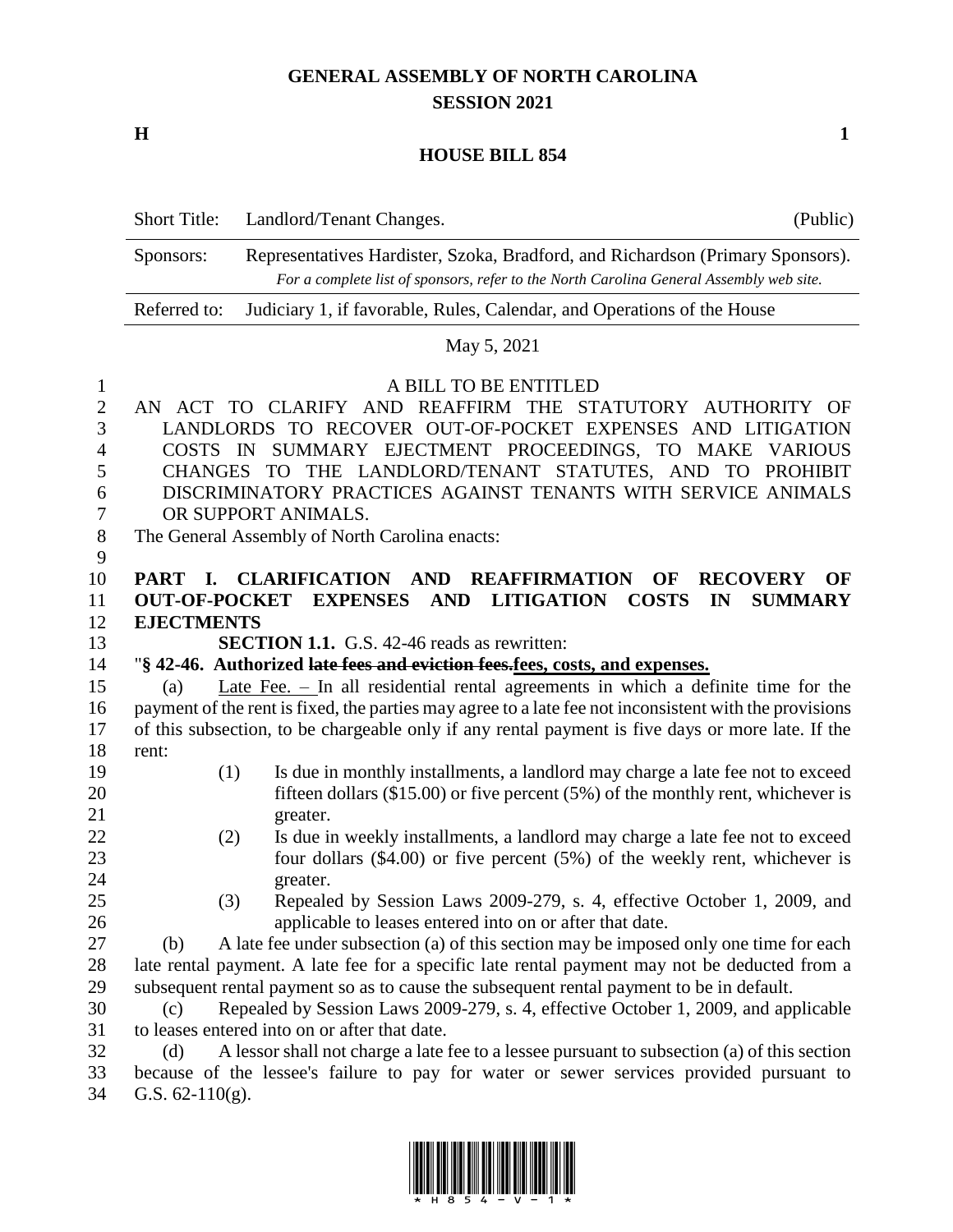## **General Assembly Of North Carolina Session 2021**

| $\mathbf{1}$   | (e)           |                                                                                            | Complaint-Filing Fee. – Pursuant to a written lease, a landlord may charge $a$ -an                   |  |  |
|----------------|---------------|--------------------------------------------------------------------------------------------|------------------------------------------------------------------------------------------------------|--|--|
| $\mathbf{2}$   |               |                                                                                            | administrative complaint-filing fee not to exceed fifteen dollars (\$15.00) or five percent (5%) of  |  |  |
| 3              |               |                                                                                            | the monthly rent, whichever is greater, only if the tenant was in default of the lease, the landlord |  |  |
| $\overline{4}$ |               | filed and served a complaint for summary ejectment and/or money owed, the tenant cured the |                                                                                                      |  |  |
| 5              |               |                                                                                            | default or claim, and the landlord dismissed the complaint prior to judgment. The landlord can       |  |  |
| 6              |               | include this fee in the amount required to cure the default.                               |                                                                                                      |  |  |
| 7              | (f)           |                                                                                            | Court-Appearance Fee. – Pursuant to a written lease, a landlord may charge $a$ -an                   |  |  |
| $8\,$          |               |                                                                                            | administrative court-appearance fee in an amount equal to ten percent (10%) of the monthly rent      |  |  |
| 9              |               |                                                                                            | only if the tenant was in default of the lease and the landlord filed, served, and prosecuted        |  |  |
| 10             |               |                                                                                            | successfully a complaint for summary ejectment and/or monies owed in the small claims court.         |  |  |
| 11             |               |                                                                                            | If the tenant appeals the judgment of the magistrate, and the magistrate's judgment is vacated,      |  |  |
| 12             |               |                                                                                            | any fee awarded by a magistrate to the landlord under this subsection shall be vacated.              |  |  |
| 13             | (g)           |                                                                                            | Second Trial Fee. – Pursuant to a written lease, a landlord may charge a second                      |  |  |
| 14             |               |                                                                                            | administrative trial fee for a new trial following an appeal from the judgment of a magistrate. To   |  |  |
| 15             |               |                                                                                            | qualify for the fee, the landlord must prove that the tenant was in default of the lease and the     |  |  |
| 16             |               |                                                                                            | landlord prevailed. The landlord's fee may not exceed twelve percent (12%) of the monthly rent       |  |  |
| 17             | in the lease. |                                                                                            |                                                                                                      |  |  |
| 18             | (h)           |                                                                                            | Limitations on Charging and Collection of Fees. Administrative Fees and                              |  |  |
| 19             |               |                                                                                            | Out-of-Pocket Expenses and Litigation Costs.                                                         |  |  |
| 20             |               | (1)                                                                                        | A landlord who claims administrative fees under subsections (e) through (g)                          |  |  |
| 21             |               |                                                                                            | of this section is entitled to charge and retain only one of the above fees for                      |  |  |
| 22             |               |                                                                                            | the landlord's complaint for summary ejectment and/or money owed.                                    |  |  |
| 23             |               | (2)                                                                                        | A landlord who earns a an administrative fee under subsections (e) through                           |  |  |
| 24             |               |                                                                                            | (g) of this section may not deduct payment of that fee from a tenant's                               |  |  |
| 25             |               |                                                                                            | subsequent rent payment or declare a failure to pay the fee as a default of the                      |  |  |
| 26             |               |                                                                                            | lease for a subsequent summary ejectment action.                                                     |  |  |
| 27             |               | (3)                                                                                        | It is contrary to public policy for a landlord to put in a lease or claim any                        |  |  |
| 28             |               |                                                                                            | administrative fee for filing a complaint for summary ejectment and/or money                         |  |  |
| 29             |               |                                                                                            | owed other than the ones expressly authorized by subsections (e) through (g)                         |  |  |
| 30             |               |                                                                                            | [and] (i) of this section, and a reasonable attorney's fee as allowed by                             |  |  |
| 31             |               |                                                                                            | law-section. This limitation does not apply to out-of-pocket expenses or                             |  |  |
| 32             |               |                                                                                            | litigation costs.                                                                                    |  |  |
| 33             |               | (3a)                                                                                       | It is contrary to public policy for a landlord to claim, or for a lease to provide                   |  |  |
| 34             |               |                                                                                            | for the payment of, any out-of-pocket expenses or litigation costs for filing a                      |  |  |
| 35             |               |                                                                                            | complaint for summary ejectment and/or money owed rather than those                                  |  |  |
| 36             |               |                                                                                            | expressly authorized under subsection (i) of this section.                                           |  |  |
| 37             |               | (4)                                                                                        | Any provision of a residential rental agreement contrary to the provisions of                        |  |  |
| 38             |               |                                                                                            | this section is against the public policy of this State and therefore void and                       |  |  |
| 39             |               |                                                                                            | unenforceable.                                                                                       |  |  |
| 40             |               | (5)                                                                                        | If the rent is subsidized by the United States Department of Housing and                             |  |  |
| 41             |               |                                                                                            | Urban Development, by the United States Department of Agriculture, by a                              |  |  |
| 42             |               |                                                                                            | State agency, by a public housing authority, or by a local government, any fee                       |  |  |
| 43             |               |                                                                                            | charged pursuant to this section shall be calculated on the tenant's share of the                    |  |  |
| 44             |               |                                                                                            | contract rent only, and the rent subsidy shall not be included.                                      |  |  |
| 45             | (i)           |                                                                                            | Out-of-Pocket Expenses. Expenses and Litigation Costs. - In addition to the late fees                |  |  |
| 46             |               |                                                                                            | referenced in subsections (a) and (b) of this section and the administrative fees of a landlord      |  |  |
| 47             |               |                                                                                            | referenced in subsections (e) through (g) of this section, a landlord is also also is permitted to   |  |  |
| 48             |               |                                                                                            | charge and recover from a tenant the following actual out-of-pocket expenses:                        |  |  |
| 49             |               | (1)                                                                                        | Filing fees charged by the court.                                                                    |  |  |
| 50             |               | (2)                                                                                        | Costs for service of process pursuant to G.S. 1A-1, Rule 4 of the North                              |  |  |
| 51             |               |                                                                                            | Carolina Rules of Civil Procedure and G.S. 42-29.                                                    |  |  |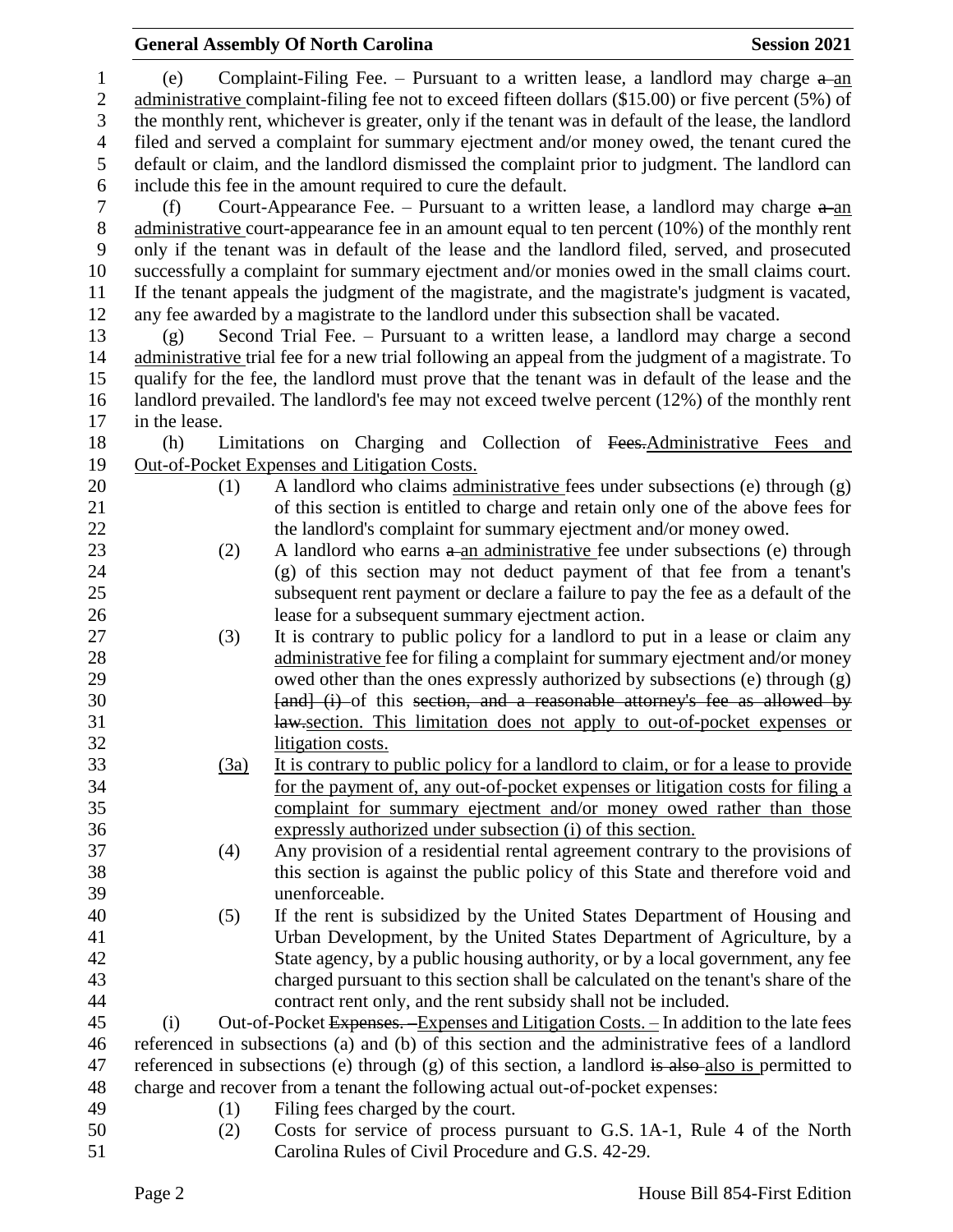|                        | <b>General Assembly Of North Carolina</b>                                                                                                                                                                                                                                                                                                                                                                                                                                                             | <b>Session 2021</b> |
|------------------------|-------------------------------------------------------------------------------------------------------------------------------------------------------------------------------------------------------------------------------------------------------------------------------------------------------------------------------------------------------------------------------------------------------------------------------------------------------------------------------------------------------|---------------------|
| (3)<br>(i)             | Reasonable attorneys' fees actually incurred, paid or owed, pursuant to a<br>written lease, not to exceed fifteen percent (15%) of the amount owed by the<br>tenant, or fifteen percent (15%) of the monthly rent stated in the lease if the<br>eviction is based on a default other than the nonpayment of rent.<br>The out-of-pocket expenses and litigation costs listed in subsection (i) of this section<br>are allowed to be included by the landlord in the amount required to cure a default. |                     |
| (k)                    | As used in this section, the term "administrative fees" does not include out-of-pocket                                                                                                                                                                                                                                                                                                                                                                                                                |                     |
|                        | expenses, litigation costs, or other fees."                                                                                                                                                                                                                                                                                                                                                                                                                                                           |                     |
|                        | <b>SECTION 1.2.</b> This Part is effective when it becomes law and is intended to apply<br>retroactively to all pending controversies as of that date. The amendments contained in this Part<br>are intended to be clarifying of the General Assembly's intent under previous amendments to this                                                                                                                                                                                                      |                     |
| statute.               |                                                                                                                                                                                                                                                                                                                                                                                                                                                                                                       |                     |
| a new section to read: | PART II. VARIOUS CHANGES TO LANDLORD/TENANT STATUTES<br><b>SECTION 2.1.</b> Article 1 of Chapter 42 of the General Statutes is amended by adding                                                                                                                                                                                                                                                                                                                                                      |                     |
|                        | "§ 42-14.5. Foreseeability not created by criminal record; no duty to screen.                                                                                                                                                                                                                                                                                                                                                                                                                         |                     |
|                        | Notwithstanding any other duty or obligation which may be defined by this Chapter or                                                                                                                                                                                                                                                                                                                                                                                                                  |                     |
|                        | otherwise provided by law or any theory of liability, the criminal record of any prospective or                                                                                                                                                                                                                                                                                                                                                                                                       |                     |
|                        | current residential lessee, occupant, or guest shall not make any future injury or damage arising                                                                                                                                                                                                                                                                                                                                                                                                     |                     |
|                        | from that residential lessee, occupant, or guest foreseeable by the residential lessor or residential                                                                                                                                                                                                                                                                                                                                                                                                 |                     |
|                        | lessor's agent, nor shall a residential lessor or a residential lessor's agent have a duty to screen                                                                                                                                                                                                                                                                                                                                                                                                  |                     |
|                        | for, or to refuse to rent because of, the criminal record of a prospective or current residential                                                                                                                                                                                                                                                                                                                                                                                                     |                     |
|                        | lessee, occupant, or guest. This statute does not prohibit a residential lessor or residential lessor's                                                                                                                                                                                                                                                                                                                                                                                               |                     |
|                        | agent from using a criminal background check as grounds for refusing to rent to any prospective                                                                                                                                                                                                                                                                                                                                                                                                       |                     |
|                        | residential lessee or current lessee in a manner consistent with fair housing laws."                                                                                                                                                                                                                                                                                                                                                                                                                  |                     |
|                        | <b>SECTION 2.2.</b> G.S. 42-25.7 reads as rewritten:                                                                                                                                                                                                                                                                                                                                                                                                                                                  |                     |
|                        | "§ 42-25.7. Distress and distraint not permitted.                                                                                                                                                                                                                                                                                                                                                                                                                                                     |                     |
|                        | It is the public policy of the State of North Carolina that distress and distraint are prohibited                                                                                                                                                                                                                                                                                                                                                                                                     |                     |
|                        | and that landlords of residential rental property shall have rights concerning the personal property                                                                                                                                                                                                                                                                                                                                                                                                  |                     |
|                        | of their residential tenants only in accordance with G.S. 42-25.9(d), 42-25.9(g), 42-25.9(h),                                                                                                                                                                                                                                                                                                                                                                                                         |                     |
|                        | 42-36.2, 28A-25-2, or 28A-25-7."                                                                                                                                                                                                                                                                                                                                                                                                                                                                      |                     |
|                        | <b>SECTION 2.3.</b> G.S. 28A-25-1 reads as rewritten:                                                                                                                                                                                                                                                                                                                                                                                                                                                 |                     |
|                        | "§ 28A-25-1. Collection of property by affidavit when decedent dies intestate.                                                                                                                                                                                                                                                                                                                                                                                                                        |                     |
| (a)                    | When a decedent dies intestate leaving personal property, less liens and                                                                                                                                                                                                                                                                                                                                                                                                                              |                     |
|                        | encumbrances thereon, not exceeding twenty thousand dollars (\$20,000) in value, at any time<br>after 30 days from the date of death, any person indebted to the decedent or having possession of                                                                                                                                                                                                                                                                                                     |                     |
|                        | tangible personal property or an instrument evidencing a debt, obligation, stock or chose in action                                                                                                                                                                                                                                                                                                                                                                                                   |                     |
|                        | belonging to the decedent shall make payment of the indebtedness or deliver the tangible personal                                                                                                                                                                                                                                                                                                                                                                                                     |                     |
|                        | property or an instrument evidencing a debt, obligation, stock or chose in action to a person                                                                                                                                                                                                                                                                                                                                                                                                         |                     |
|                        | claiming to be the public administrator appointed pursuant to G.S. 28A-12-1, or an heir or                                                                                                                                                                                                                                                                                                                                                                                                            |                     |
|                        | creditor of the decedent, not disqualified under G.S. 28A-4-2, upon being presented a certified                                                                                                                                                                                                                                                                                                                                                                                                       |                     |
|                        | copy of an affidavit filed in accordance with subsection (b) and made by or on behalf of the heir                                                                                                                                                                                                                                                                                                                                                                                                     |                     |
|                        | or creditor or the public administrator stating:                                                                                                                                                                                                                                                                                                                                                                                                                                                      |                     |
| (1)                    | The name and address of the affiant and the fact that the affiant is the public                                                                                                                                                                                                                                                                                                                                                                                                                       |                     |
|                        | administrator or an heir or creditor of the decedent;                                                                                                                                                                                                                                                                                                                                                                                                                                                 |                     |
| (2)                    | The name of the decedent and the decedent's residence at time of death;                                                                                                                                                                                                                                                                                                                                                                                                                               |                     |
| (3)                    | The date and place of death of the decedent;                                                                                                                                                                                                                                                                                                                                                                                                                                                          |                     |
|                        |                                                                                                                                                                                                                                                                                                                                                                                                                                                                                                       |                     |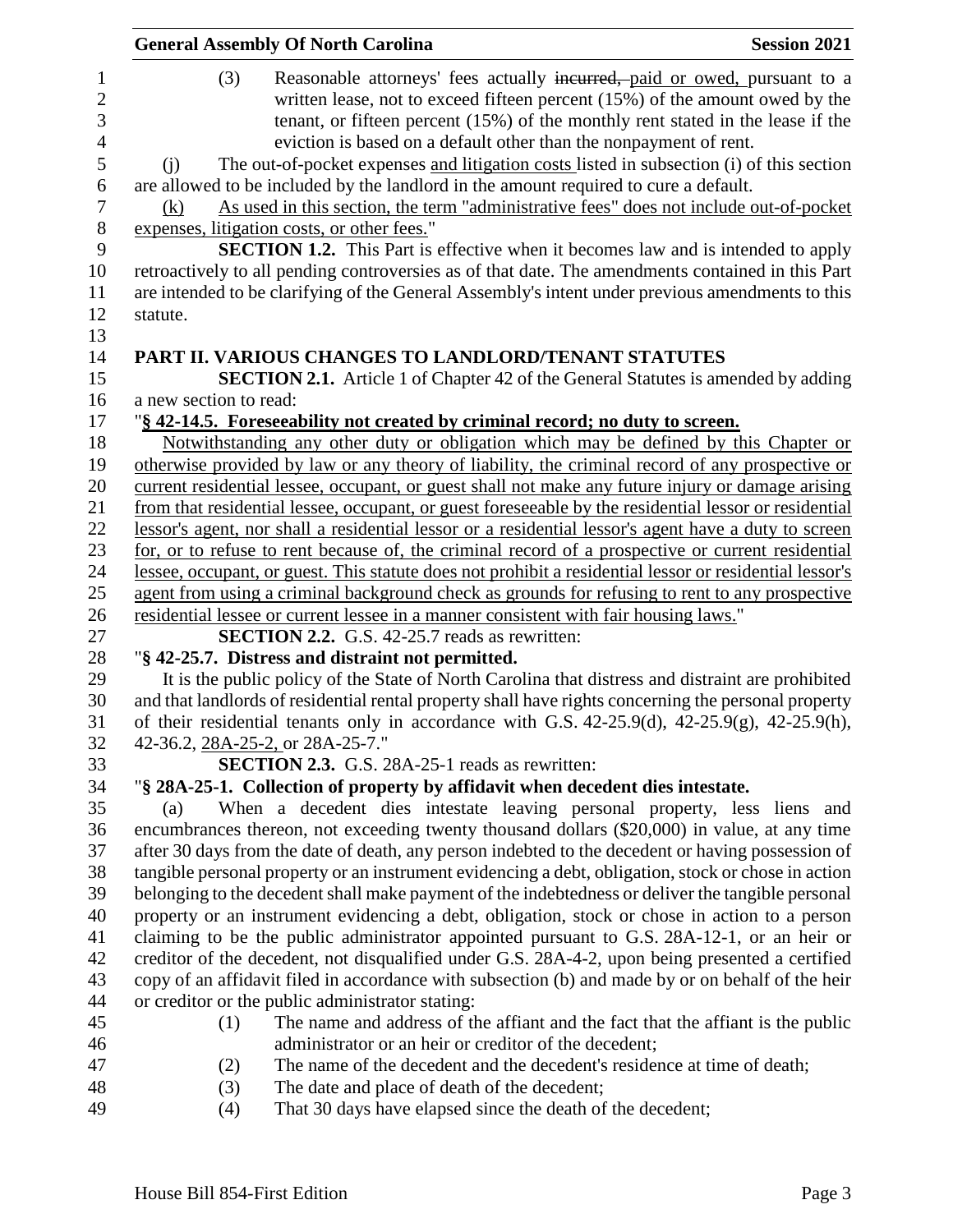|     | <b>General Assembly Of North Carolina</b>                                                                                                                                                                                                                                                              | <b>Session 2021</b>                                                           |
|-----|--------------------------------------------------------------------------------------------------------------------------------------------------------------------------------------------------------------------------------------------------------------------------------------------------------|-------------------------------------------------------------------------------|
| (5) | That the value of all the personal property owned by the estate of the decedent,<br>less liens and encumbrances thereon, does not exceed twenty thousand dollars<br>$(\$20,000);$                                                                                                                      |                                                                               |
| (6) | That no application or petition for appointment of a personal representative is                                                                                                                                                                                                                        |                                                                               |
| (7) | pending or has been granted in any jurisdiction;<br>The names and addresses of those persons who are entitled, under the<br>provisions of the Intestate Succession Act, to the personal property of the<br>decedent and their relationship, if any, to the decedent; and                               |                                                                               |
| (8) | A description sufficient to identify each tract of real property owned by the<br>decedent at the time of the decedent's death.                                                                                                                                                                         |                                                                               |
|     | In those cases in which the affiant is the surviving spouse and sole heir of the decedent, not<br>disqualified under G.S. 28A-4-2, the property described in this subsection that may be collected<br>pursuant to this section may exceed twenty thousand dollars (\$20,000) in value but shall not    |                                                                               |
|     | exceed thirty thousand dollars (\$30,000) in value, after reduction for any spousal allowance paid<br>to the surviving spouse pursuant to G.S. 30-15. In such cases, the affidavit shall state: (i) the                                                                                                |                                                                               |
|     | name and address of the affiant and the fact that the affiant is the surviving spouse and is entitled,<br>under the provisions of the Intestate Succession Act, to all of the property of the decedent; (ii)                                                                                           |                                                                               |
|     | that the value of all of the personal property owned by the estate of the decedent, less liens and<br>encumbrances thereon, does not exceed thirty thousand dollars (\$30,000); and (iii) the<br>information required under subdivisions $(2)$ , $(3)$ , $(4)$ , $(6)$ , and $(8)$ of this subsection. |                                                                               |
| (d) | The public administrator or an heir that has presented an affidavit as provided in                                                                                                                                                                                                                     |                                                                               |
|     | subsection (a) of this section shall be entitled to remove or otherwise dispose of the decedent's                                                                                                                                                                                                      |                                                                               |
|     | personal property located in the demised premises."                                                                                                                                                                                                                                                    |                                                                               |
|     | <b>SECTION 2.4.</b> G.S. 28A-25-1.1 reads as rewritten:                                                                                                                                                                                                                                                |                                                                               |
|     | "§ 28A-25-1.1. Collection of property by affidavit when decedent dies testate.                                                                                                                                                                                                                         |                                                                               |
| (a) | When a decedent dies testate leaving personal property, less liens and encumbrances                                                                                                                                                                                                                    |                                                                               |
|     | thereon, not exceeding twenty thousand dollars (\$20,000) in value, at any time after 30 days from                                                                                                                                                                                                     |                                                                               |
|     | the date of death, any person indebted to the decedent or having possession of tangible personal                                                                                                                                                                                                       |                                                                               |
|     | property or an instrument evidencing a debt, obligation, stock or chose in action belonging to the                                                                                                                                                                                                     |                                                                               |
|     | decedent shall make payment of the indebtedness or deliver the tangible personal property or an                                                                                                                                                                                                        |                                                                               |
|     | instrument evidencing a debt, obligation, stock or chose in action to a person claiming to be the                                                                                                                                                                                                      |                                                                               |
|     | public administrator appointed pursuant to G.S. 28A-12-1, a person named or designated as                                                                                                                                                                                                              |                                                                               |
|     | executor in the will, devisee, heir or creditor, of the decedent, not disqualified under                                                                                                                                                                                                               |                                                                               |
|     | G.S. 28A-4-2, upon being presented a certified copy of an affidavit filed in accordance with                                                                                                                                                                                                           |                                                                               |
|     | subsection (b) and made by or on behalf of the heir, the person named or designated as executor                                                                                                                                                                                                        |                                                                               |
|     | in the will of the decedent, the creditor, the public administrator, or the devisee, stating:                                                                                                                                                                                                          |                                                                               |
| (1) | The name and address of the affiant and the fact that the affiant is the public                                                                                                                                                                                                                        |                                                                               |
|     |                                                                                                                                                                                                                                                                                                        |                                                                               |
|     |                                                                                                                                                                                                                                                                                                        |                                                                               |
|     | heir or creditor, of the decedent;                                                                                                                                                                                                                                                                     |                                                                               |
| (2) | The name of the decedent and the decedent's residence at time of death;                                                                                                                                                                                                                                |                                                                               |
| (3) | The date and place of death of the decedent;                                                                                                                                                                                                                                                           |                                                                               |
| (4) | That 30 days have elapsed since the death of the decedent;                                                                                                                                                                                                                                             |                                                                               |
| (5) | That the decedent died testate leaving personal property, less liens and<br>encumbrances thereon, not exceeding twenty thousand dollars (\$20,000) in                                                                                                                                                  |                                                                               |
|     | value;                                                                                                                                                                                                                                                                                                 |                                                                               |
| (6) | That the decedent's will has been admitted to probate in the court of the proper                                                                                                                                                                                                                       |                                                                               |
|     | county and a duly certified copy of the will has been recorded in each county                                                                                                                                                                                                                          |                                                                               |
|     | in which is located any real property owned by the decedent at the time of the<br>decedent's death;                                                                                                                                                                                                    | administrator, a person named or designated as executor in the will, devisee, |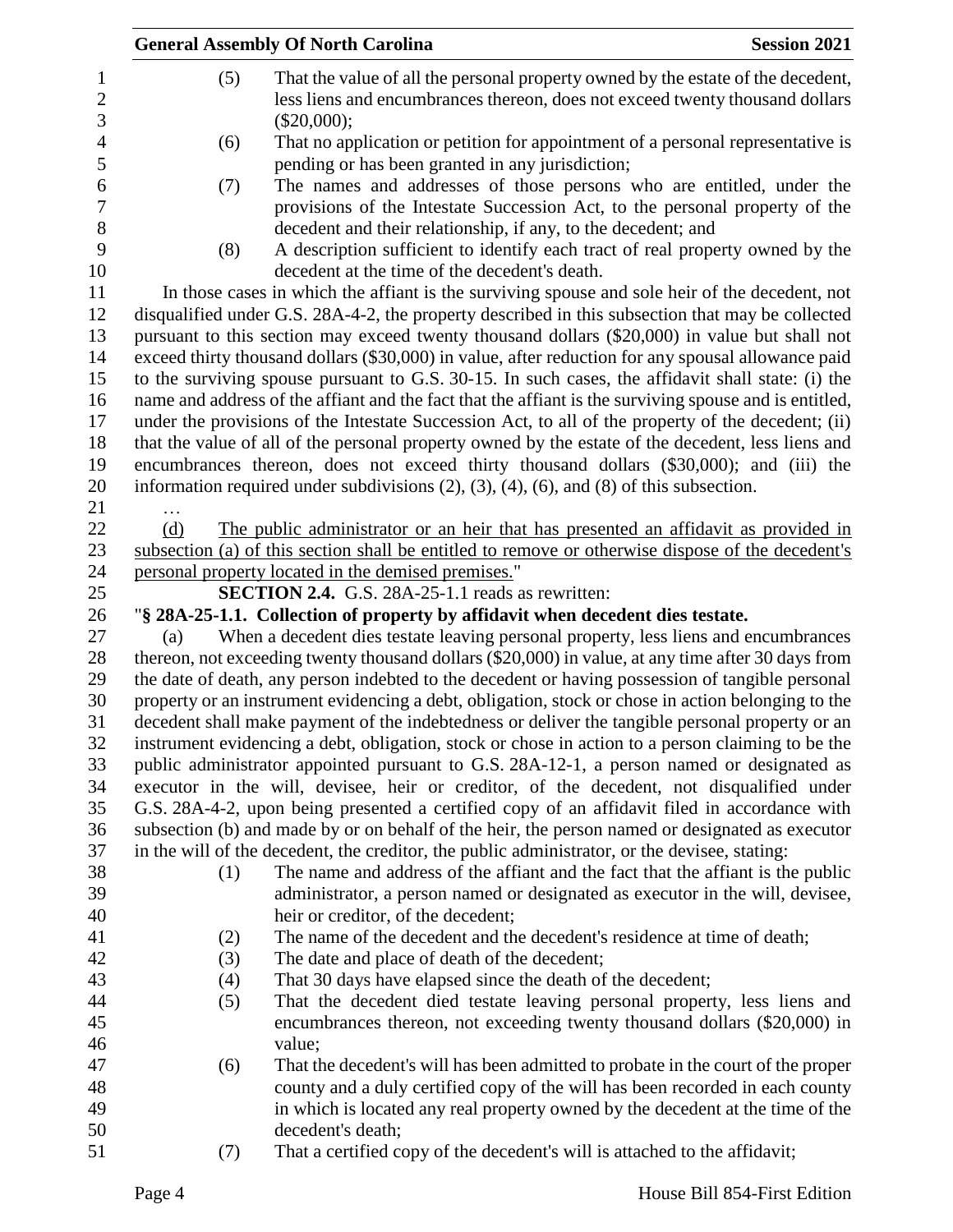|            |                      | <b>General Assembly Of North Carolina</b>                                                                                      | <b>Session 2021</b> |
|------------|----------------------|--------------------------------------------------------------------------------------------------------------------------------|---------------------|
|            | (8)                  | That no application or petition for appointment of a personal representative is                                                |                     |
|            |                      | pending or has been granted in any jurisdiction;                                                                               |                     |
|            | (9)                  | The names and addresses of those persons who are entitled, under the                                                           |                     |
|            |                      | provisions of the will, or if applicable, of the Intestate Succession Act, to the                                              |                     |
|            |                      | property of the decedent; and their relationship, if any, to the decedent; and                                                 |                     |
|            | (10)                 | A description sufficient to identify each tract of real property owned by the<br>decedent at the time of the decedent's death. |                     |
|            |                      | In those cases in which the affiant is the surviving spouse, is entitled to all of the property of                             |                     |
|            |                      | the decedent, and is not disqualified under G.S. 28A-4-2, the property described in this                                       |                     |
|            |                      | subsection that may be collected pursuant to this section may exceed twenty thousand dollars                                   |                     |
|            |                      | (\$20,000) in value but shall not exceed thirty thousand dollars (\$30,000) in value, after reduction                          |                     |
|            |                      | for any spousal allowance paid to the surviving spouse pursuant to G.S. 30-15. In such cases, the                              |                     |
|            |                      | affidavit shall state: (i) the name and address of the affiant and the fact that the affiant is the                            |                     |
|            |                      | surviving spouse and is entitled, under the provisions of the decedent's will, or if applicable, of                            |                     |
|            |                      | the Intestate Succession Act, to all of the property of the decedent; (ii) that the decedent died                              |                     |
|            |                      | testate leaving personal property, less liens and encumbrances thereon, not exceeding thirty                                   |                     |
|            |                      | thousand dollars $(\$30,000)$ ; and (iii) the information required under subdivisions $(2)$ , $(3)$ , $(4)$ , $(6)$ ,          |                     |
|            |                      | $(7)$ , $(8)$ , and $(10)$ of this subsection.                                                                                 |                     |
| .          |                      |                                                                                                                                |                     |
| (d)        |                      | The public administrator, person named or designated as executor in the will, devisee,                                         |                     |
|            |                      | or heir that has presented an affidavit as provided in subsection (a) of this section shall be entitled                        |                     |
|            |                      | to remove or otherwise dispose of the decedent's personal property located in the demised                                      |                     |
| premises." |                      |                                                                                                                                |                     |
|            |                      | <b>SECTION 2.5.</b> G.S. 28A-25-2 reads as rewritten:                                                                          |                     |
|            |                      | "§ 28A-25-2. Effect of affidavit.                                                                                              |                     |
|            |                      | The person paying, delivering, transferring or issuing personal property or the evidence                                       |                     |
|            |                      | thereof pursuant to an affidavit meeting the requirements of $G.S. 28A-25-1(a)$ or                                             |                     |
|            |                      | G.S. 28A-25-1.1(a) is discharged and released to the same extent as if the person dealt with a                                 |                     |
|            |                      | duly qualified personal representative of the decedent. A lessor or lessor's agent of the demised                              |                     |
|            |                      | premises that, at the direction of an affiant authorized pursuant to G.S. 28A-25-1(d) or                                       |                     |
|            |                      | G.S. 28A-25-1.1(d), removes, throws away, or otherwise disposes of the personal property                                       |                     |
|            |                      | located in demised premises is discharged and released to the same extent as if the lessor dealt                               |                     |
|            |                      | with a duly qualified personal representative of the decedent. The person or lessor is not required                            |                     |
|            |                      | to see to the application of the personal property or evidence thereof or to inquire into the truth                            |                     |
|            |                      | of any statement in the affidavit. If any person to whom an affidavit is delivered refuses to pay,                             |                     |
|            |                      | deliver, transfer, or issue any personal property or evidence thereof, it may be recovered or its                              |                     |
|            |                      | payment, delivery, transfer, or issuance compelled upon proof of their right in an action brought                              |                     |
|            |                      | for that purpose by or on behalf of the persons entitled thereto. The court costs and attorney's fee                           |                     |
|            |                      | incident to the action shall be taxed against the person whose refusal to comply with the                                      |                     |
|            |                      | provisions of G.S. 28A-25-1(a) or G.S. 28A-25-1.1(a) made the action necessary. The heir or                                    |                     |
|            |                      | creditor to whom payment, delivery, transfer or issuance is made is answerable and accountable                                 |                     |
|            |                      | therefor to any duly qualified personal representative or collector of the decedent's estate or to                             |                     |
|            |                      | any other person having an interest in the estate."                                                                            |                     |
|            |                      | <b>SECTION 2.6.</b> Sections 2.3, 2.4, and 2.5 of this Part are effective when they become                                     |                     |
|            |                      | law and apply to decedents dying on or after that date. The remainder of this Part is effective                                |                     |
|            | when it becomes law. |                                                                                                                                |                     |
|            |                      |                                                                                                                                |                     |
|            |                      | DT III. CHDDODT ANIMALI C IN DENTAL LINITIC                                                                                    |                     |

## 48 **PART III. SUPPORT ANIMALS IN RENTAL UNITS**<br>49 **SECTION 3.1.** Article 5 of Chapter 42 of the G

**SECTION 3.1.** Article 5 of Chapter 42 of the General Statutes is amended by adding the following new section to read:

"**§ 42-47. Support and service animals – Nondiscrimination.**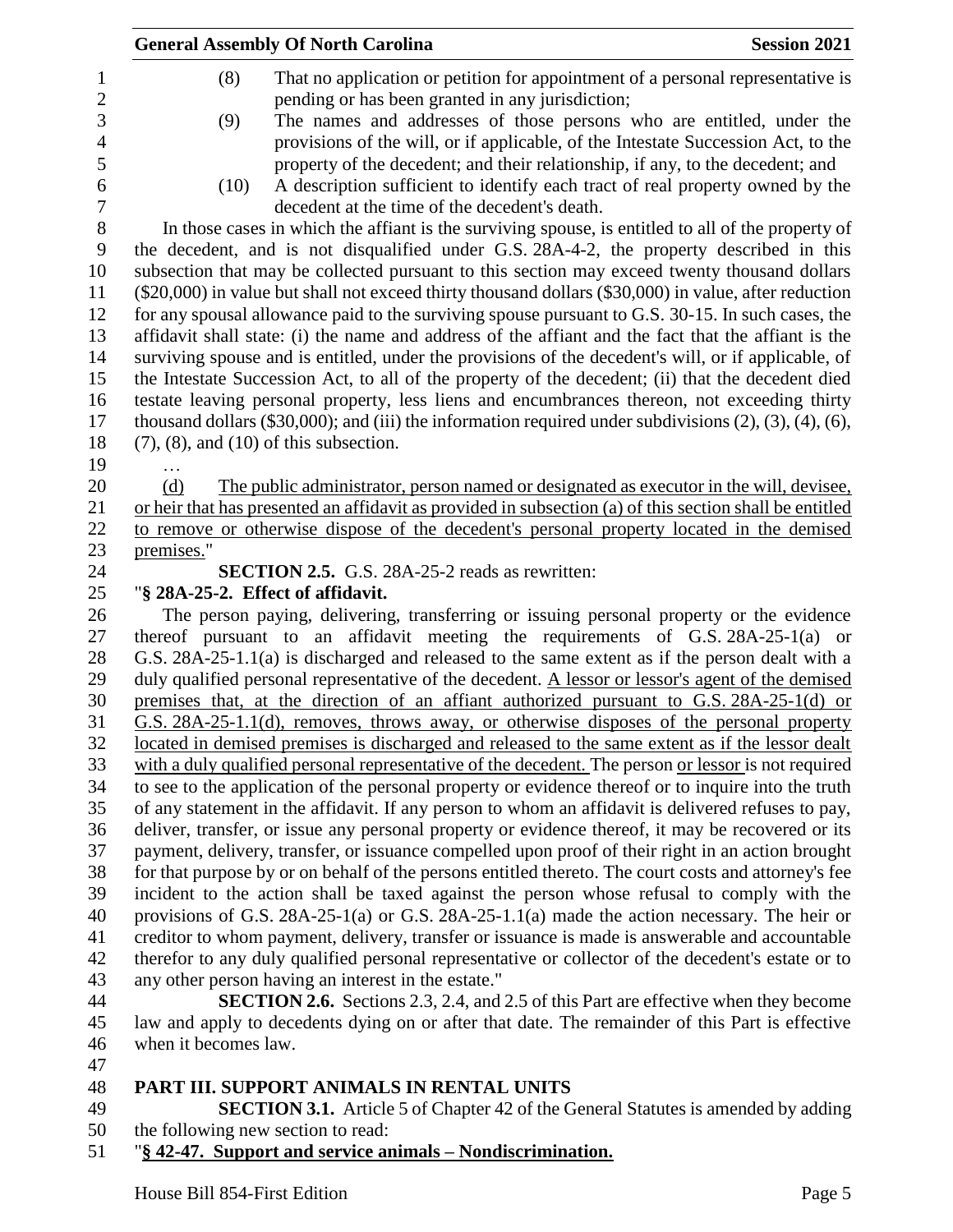|                |                  | <b>General Assembly Of North Carolina</b>                                                             | <b>Session 2021</b> |
|----------------|------------------|-------------------------------------------------------------------------------------------------------|---------------------|
| <u>(a)</u>     |                  | For the purposes of this section, the following definitions apply:                                    |                     |
|                | (1)              | Health service professional. $- A$ person with a therapeutic relationship with a                      |                     |
|                |                  | person with a disability. The term does not include a person described in this                        |                     |
|                |                  | subdivision that solely provides written documentation or verification to a                           |                     |
|                |                  | person with a disability for a fee.                                                                   |                     |
|                | (2)              | Person with a disability. $-$ As defined in G.S. 168A-3(7a).                                          |                     |
|                | (3)              | Service animal. $-$ An animal trained to assist a person with a disability, as                        |                     |
|                |                  | described in G.S. 168-4.2.                                                                            |                     |
|                | $\left(4\right)$ | Support animal. $- A$ companion animal that a health service professional has                         |                     |
|                |                  | determined provides a benefit for a person with a disability. The term also                           |                     |
|                |                  | includes an assistance animal, as defined in G.S. $14-163.1(a)(1)$ . A support                        |                     |
|                |                  | animal shall not be required to be trained or registered under Chapter 168A of                        |                     |
|                |                  | the General Statutes.                                                                                 |                     |
|                | (5)              | <u>Therapeutic relationship. – The provision of medical care or services, program</u>                 |                     |
|                |                  | care or services, or personal care services, in good faith, for and with personal                     |                     |
|                |                  | knowledge of a person's disability and that person's disability-related need for                      |                     |
|                |                  | an assistance animal by one of the following:                                                         |                     |
|                |                  | A physician or other medical professional.<br>$\underline{a}$ .                                       |                     |
|                |                  | A mental health service provider.<br><u>b.</u>                                                        |                     |
|                |                  | A nonmedical service agency or reliable third party who is in a<br>$\underline{c}$ .                  |                     |
|                |                  | position to know about the person's disability.                                                       |                     |
|                |                  | The term does not include an entity that issues a certificate, license, or similar                    |                     |
|                |                  | document that purports to confirm, without conducting a meaningful                                    |                     |
|                |                  | assessment of a person's disability or a person's disability-related need for an                      |                     |
|                |                  | assistance animal, that a person (i) has a disability or (ii) needs an assistance                     |                     |
|                |                  | animal.                                                                                               |                     |
| (b)            |                  | Based, in part, upon a tenant, applicant, or household member's (i) status as a person                |                     |
|                |                  | with a disability or (ii) use of a service animal or a support animal, a landlord shall not do any of |                     |
| the following: |                  |                                                                                                       |                     |
|                | (1)              | Terminate or fail to renew a tenancy.                                                                 |                     |
|                | (2)              | Refuse to enter into a rental agreement.                                                              |                     |
|                | (3)              | Impose different terms, conditions, or privileges in the rental of a dwelling.                        |                     |
|                | (4)              | Otherwise make unavailable a dwelling unit or otherwise retaliate in the rental                       |                     |
|                |                  | of a dwelling.                                                                                        |                     |
| (c)            |                  | A landlord may require that a person with a disability that is not observable or already              |                     |
|                |                  | known who is seeking reasonable accommodation under this section provide written verification         |                     |
|                |                  | from a health service professional of the following:                                                  |                     |
|                | (1)              | The person is a person with a disability.                                                             |                     |
|                | (2)              | A disability-related need exists for the person to use a support animal.                              |                     |
|                | (3)              | The service animal or support animal assists the person in managing the                               |                     |
|                |                  | person's disability.                                                                                  |                     |
|                |                  | A person with a disability that moves from another state may provide written verification             |                     |
|                |                  | from a health service professional licensed or certified in that state, if applicable.                |                     |
| (d)            |                  | Any person who intentionally or knowingly does any of the following shall be liable                   |                     |
|                |                  | to the landlord in a private action:                                                                  |                     |
|                | (1)              | Misrepresents to a landlord that the person is a person with a disability or that                     |                     |
|                |                  | the person has a disability-related need for the use of a service animal or a                         |                     |
|                |                  | support animal.                                                                                       |                     |
|                | (2)              | Makes a materially false statement to a health service professional for the                           |                     |
|                |                  | purpose of obtaining documentation or verification that the person has a                              |                     |
|                |                  | disability-related need for the use of a service animal or a support animal.                          |                     |